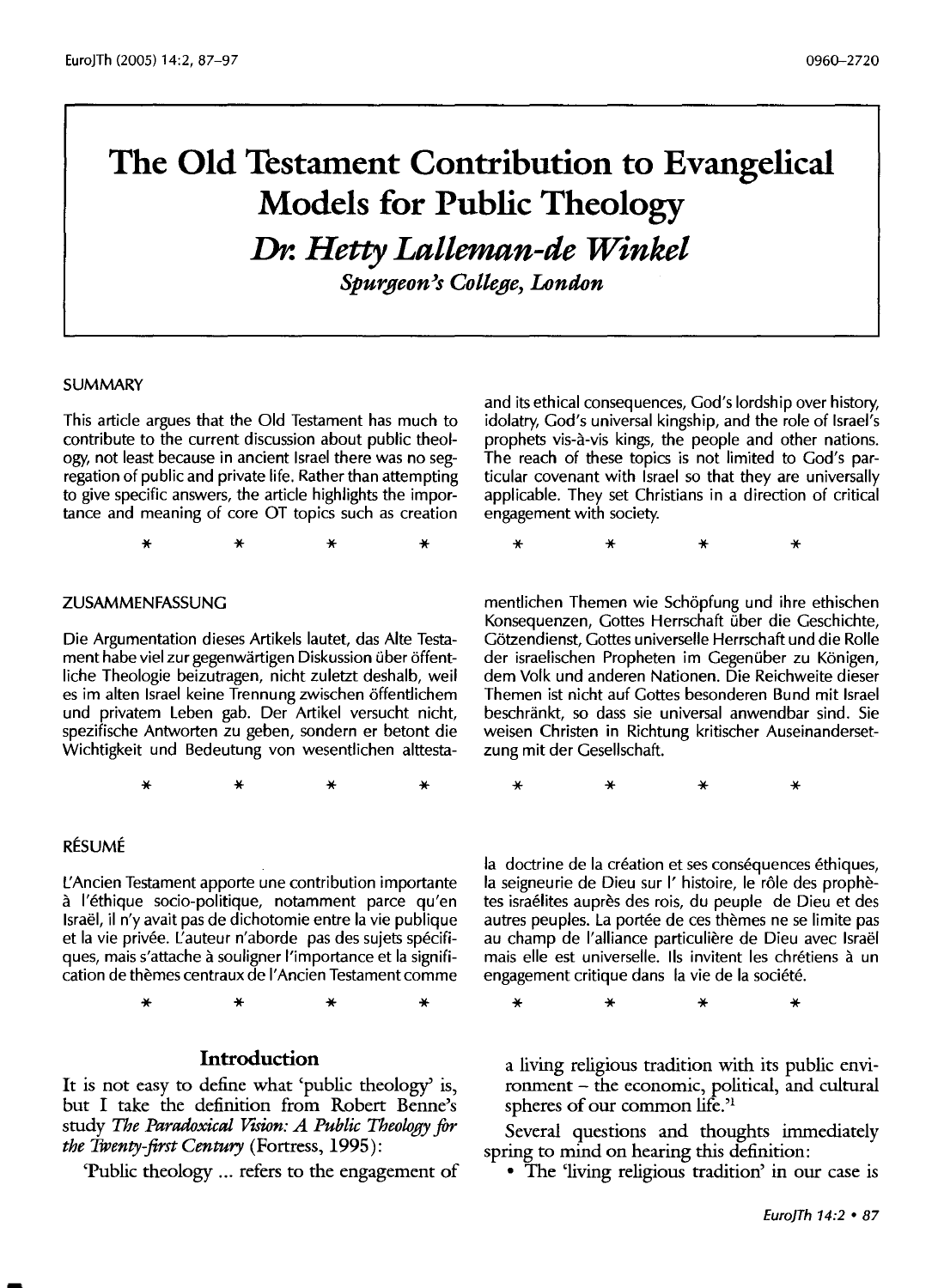Christianity, more specifically Evangelicalism, and even more specifically European Evangelicalism. The fact that we live and work in Europe is essential here.

• The definition just mentioned implies that it is possible for a religious tradition, in this case Christianity, *not* to be engaged with its public environment. And indeed, here we trace one of the first problems.

• The fact that the Executive Committee of the Fellowship of European Evangelical Theologians has chosen this topic indicates that we sense there are problems here. These problems have to do with secularization. *As* we will see, in the days of ancient Israel there was no such thing as public theology as opposed to *private* religious life, since all theology was public theology. But the mere fact that FEET is discussing what role evangelicals should play in issues of public life suggests that it's not a natural or totally normal thing which is taken for granted by the average European person.

• I say 'European' because in other cultures the issue would be dealt with very differently. To many non-Western societies life is 'religious' anyway and there's no such thing as a 'private' life which would be totally disconnected from culture or politics and so forth.

• Now of course, some might say there's no need at all for reflecting on our engagement in society. After all, we are separate from the world, as Christians we don't belong to it, and we should not be engaged with public life, politics, economics, and military issues at all. I assume we will sooner or later deal with some of the models from church history which advocated this view. Some Christians say: don't speak about public theology at all, speak about people's individual response to the gospel of Jesus Christ - and build the church.

• Returning to the definition of public theology just given, we can say, however, that not being engaged in public life as Christians is influencing society as well. To keep silent is just as much a choice as to speak out. Living in this world always includes choices, one way or the other.

• As Evangelicals, we confess that the foundation of our thinking should be in Scripture. So whatever we choose, we want to look seriously at what the Bible says. Now all of us know this is not an easy task. Christians have defended war quoting Bible verses and they have opposed it with the same Bible. They have defended and opposed slavery, they have defended and opposed capitalism. The Bible is not an easy book as we all know. Yet

there is also a very positive side to this: the Bible is a dynamic book, not just dropped down from heaven, but a book to engage in, to study, to receive corrections from, to be challenged by.

• So in studying the Old Testament on the issue of public theology, we need to take into account the dynamic character of the Bible. We search for answers, we discuss them together, we try to listen to God's voice as careful as possible and we try to bring into practice what we learn from all this.

# What can the Old Testament contribute to our discussion about public theology?

I will focus on a few important issues in the Old Testament which may help us in discovering some guidelines for public theology. By reflecting on them, I try to give some basic biblical-theological principles which may guide us in making actual decisions. So this paper is not about those actual decisions, say about Old Testament and war, or Old Testament and the economy (etc.), it is meant to provide a sort of framework from which we may discuss our involvement in public life in more detail.

The basic principles I want to discuss are: Creation and the earliest history, kingship, prophets, the nations, and participation and intercession.

#### 1. Creation and the earliest history

In the first place it is important to say that the Old Testament does not know the term 'public theology'. The definition above speaks about public theology as 'the engagement of a living religious tra $d$  dition with its public environment  $-$  the economic, political, and cultural spheres of our common life'. Now the Old Testament as a whole is a religious book about a living religious tradition constantly involved with the economic, political and cultural spheres of common life. The Old Testament is not a private prayer book for a Sunday afternoon. It gives a thoroughly religious view of the world, the nations, society, nature and individuals. In the Old Testament there's no such thing as a 'non-engaged living religious tradition'. There's no history in the Old Testament apart from the religious history, the history of God and his people/his world.

It is true that historical-critical research has tried to find the 'facts of history' behind the 'biblical history', but in the first place no historical-critical research itself is objective, and in the second place because of the nature of the Old Testament mere history and God's history cannot be separated.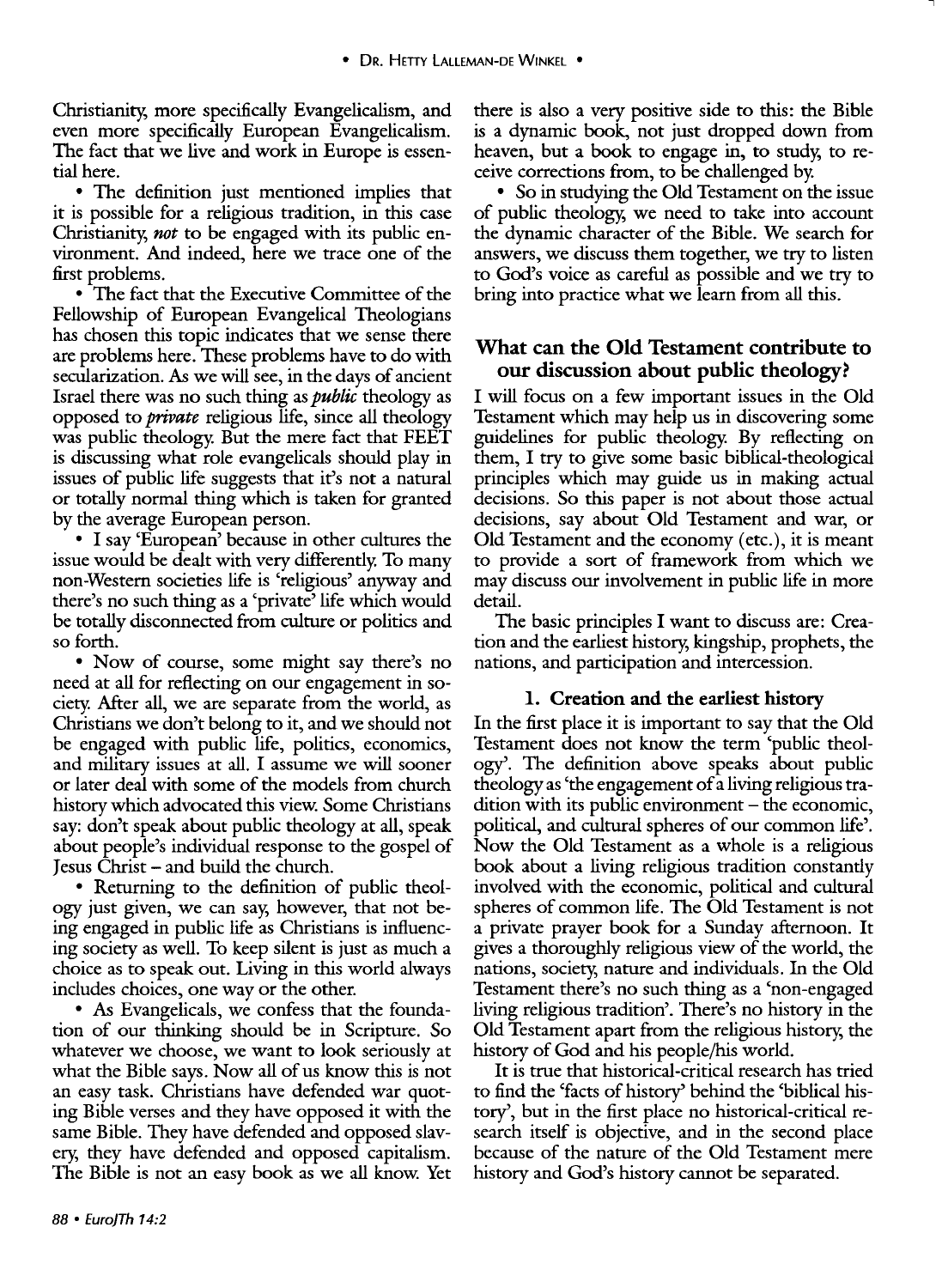This is an important theological issue. The fact that Israel does not have a history book apart from the Old Testament is not due to the fact that all nations were religious in those days, so that it would be self-evident that the history of a nation was coloured spiritually, but it certainly has to do with the statements in the Old Testament about God being the Creator of the whole world and the Lord of all history. According to the Old Testament there is no history outside the sphere of God's influence and there is no world out of God's control. These are far reaching claims and they are made throughout the Old Testament, beginning in Genesis l.

In the way of thinking of ancient Israel, no Israelite can so to speak step 'outside' God's world and say: Let's think about God. Or: Let's think if and how God plays a role in history or in politics or in public life. The overall assumption is that he does - the questions posed in the Old Testament relate to how he does. And related to this assumption is the question how *God's peaple* plays a role in this world - in God's name.

The confession that the God of Israel is the Creator of heaven and earth has many implications. Yet too often the issue of creation has been neglected in Old Testament theology because the story of the Exodus was considered to be of primary relevance, whereas Genesis l and 2 were 'only' thought to be the result of reflection in the days of the Babylonian exile and thereafter. Yet in the context of the Bible as a whole the fact that God created the earth, the animals and humankind is essential for understanding the rest of God's history with that same world. It is essential that biblical theology starts with God's creative work and reflects on the consequences of this confession. Too often Evangelical Christians have lost themselves in debates about 'whether it really happened in six days' or whatever else really happened – and that was the only way they looked at the story of creation – without realising the enormous theological claims that are made in Genesis l and 2: claims regarding God's creative power through his word, his majesty, his supremacy over the moon and the stars, etc.

When we consider the whole of the Bible we may say it to have a 'sandwich structure': it begins with the creation of heavens and earth in the Book of Genesis and it ends with the re-creation of heavens and earth in the Book of Revelation. This is the space and time in which salvation history takes place, in which everything which happens today takes place. This is the area in which 'public theology' takes place and where it should be searching for its foundation and its principles.

All this means that from the point of view of the Old Testament (and in fact, also from the New) the whole world is God's. All people are his creation, all nations are included from the beginning as they will be in the end (Rev. 21-22). God is above history and he was there before history began, before the days and the months and the years were created. So history is his. This is a basic confession throughout the Old Testament. The belief in God as Creator and in the world as being his creation is utilised in many different contexts in the Bible, not only in Genesis 1-2:

A. It is used in the context of ethics: my fellow men and women have been created in God's image and therefore should be treated with respect (Gen. 9:6; Prov. 14:31). This is the foundation of the universal rights of humankind. Care for the created world, for animals and the environment, is part of living before God. As Psalm 8:6-8 tells us, human beings were made eo-regents of the Creator, whose name is majestic over all the earth! The language is 'royal language', referring to human beings who are 'crowned ... with glory and honour' (verse 5). We will come back to the issue of kingship below.

God's creative work is also mentioned as a motive for keeping the sabbath: 'For in six days the LORD made the heavens and the earth, the sea, and all that is in them, but he rested on the seventh day. Therefore the LORD blessed the Sabbath day and made it holy'  $(Ex. 20:11)$ . So there are various implications for human behaviour which follow from the fact that God created the world.

B. The confession of creation is used in the context of the big questions in history: Is God still in control when his people are in exile in Babylon? What about the power of the gods of other nations? Have they conquered the God of Israel by taking his people into exile? What about God's promises to his own people? What about God's power? In this context the prophecies from the Book of Isaiah are very powerful:

'This is what the LORD says - your Redeemer, the Holy One of Israel:

"For your sake I will send to Babylon and bring down as fugitives all the Babylonians,

in the ships in which they took pride.

I am the LORD, your Holy One, Israel's Creator, your King."  $(Is. 43:14-15)$ 

'Why do you say, 0 Jacob, and complain, 0 Israel,

"My way is hidden from the LORD; my cause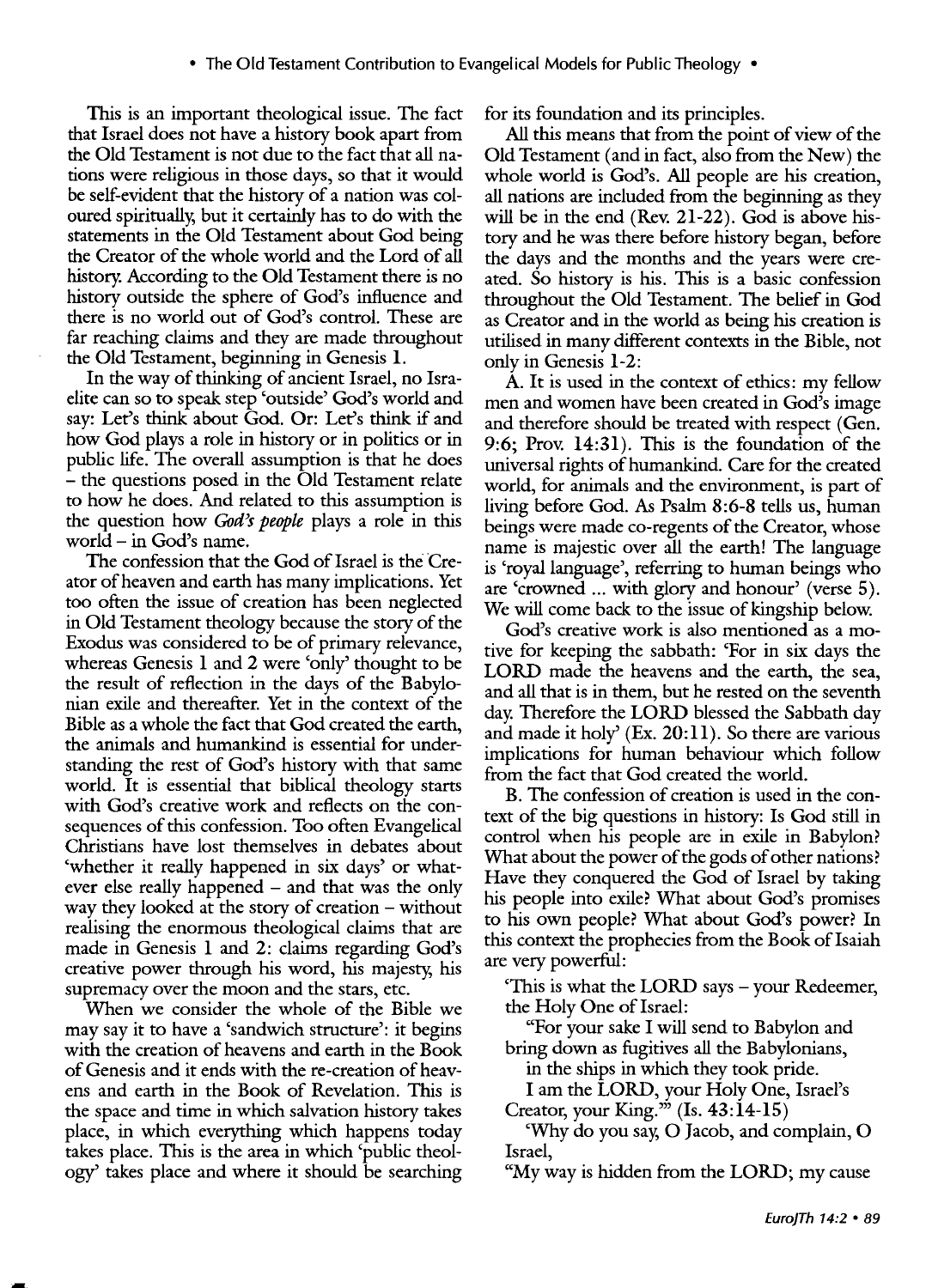is disregarded by my God"?

Do you not know? Have you not heard?

The LORD is the everlasting God, the Creator of the ends of the earth.

He will not grow tired or weary, and his understanding no one can fathom.

He gives strength to the weary and increases the power of the weak.

Even youths grow tired and weary, and young men stumble and fall;

but those who hope in the LORD will renew their strength.

They will soar on wings like eagles; they will run and not grow weary,

they will walk and not be faint.' (Is. 40:27- 31)

The fact that God is the Creator implies that he has the power to rescue his people from their enemies and to do a wonderful work  $-$  to bring them back from exile and to make (create) a new beginning.

C. The idea of creation is used in the context of idolatry. The passages from Isaiah not only speak about God as Creator, but also emphasize that God is the One and Only God. This is a conviction which is deeply rooted in the Old Testament faith. As we read in Deuteronomy 6:4, the shema which is repeated by Jews each day, 'Hear, 0 Israel: The LORD our God, the LORD is one.'

God is the Creator and the only One. Sun, moon and stars were created by him and are therefore not divine. There are no other gods in the whole universe. Yet, idolatry was a constant threat to Israel. The world was full of belief in other gods and full of rituals resulting from that belief. And since the rituals in Canaan had to do with fertility, Baal worship turned out to be very attractive.

By way of summary we can say that the Old Testament makes very clear statements about God as the Creator of everything, as the LORD of everything (including history and other nations), and as the One and Only God. There is no 'theology', so to speak, or 'faith', separated from the sphere of life or history, including politics and the other nations.

We move on and come to the issue of the nations in Genesis 4-11. In these chapters it is made very clear that God is not only the God of Israel, but that all the nations are his and that they are therefore, so to speak, one big family. The table of nations in Genesis 10 makes this clear. It gives structure to the world of nations and clarifies the relationships between them. It is not about different nations, who live in the realms of different gods (as was believed in the Ancient Near East), it all happens under the control of God the Creator of heaven and earth. Neither is there anything 'mythical' about the origins of these peoples. This chapter is anything but 'boring' literature, it is far more than just an administrative document. It is highly important in the context of the Bible.

Genesis **11** follows this summary of nations. The essence of the story of the tower of Babel is verse 4:

'Then they said, "Come, let us build ourselves a city, with a tower that reaches to the heavens, so that we may make a name for ourselves and not be scattered over the face of the whole earth."'

So the essence of the human plan is gaining power, a power which will touch on the divine. And at the centre of power are human beings themselves, who want to make a name for themselves. In this way a centre of power could originate without any God-based reality underlying it.<sup>2</sup> It is the same type of sin Adam and Eve were tempted to: the search for power and becoming 'as God'.

God's answer to the tower of Babel is that people were spread around the world and that the groups could not understand each other anymore. The other, positive, answer to the story is what follows in the next chapter with the calling of Abraham. There God says:

'I will make you into a great nation ( ... )

I will make your name great...' (Gen.  $12:2$ )

That nation will be God-centred and therefore will be great in another sense than 'powerful in the eyes of the world'. God will make Abraham's name great.

It is important to realise that the essence of the call of Abraham is not that only one nation will benefit from God's blessings. It is through Abraham and his descendants that 'all peoples on earth will be blessed' (verse  $3$ ). As Dumbrell remarks<sup>3</sup>, 'The Kingdom of God established in global terms is the goal of the Abrahamic covenant.'

# **2. Kingship**

We've already touched on the concept of God as King in our discussion of Creation. As we read in Isaiah 43:15: 'I am the LORD, your Holy One, Israel's Creator, your King.' In this prophecy God's power to redeem his people is highlighted as the prophet reminds them of God's power as the Creator of Israel, as the Holy One, and as their King. Looking at the historical context, the last title is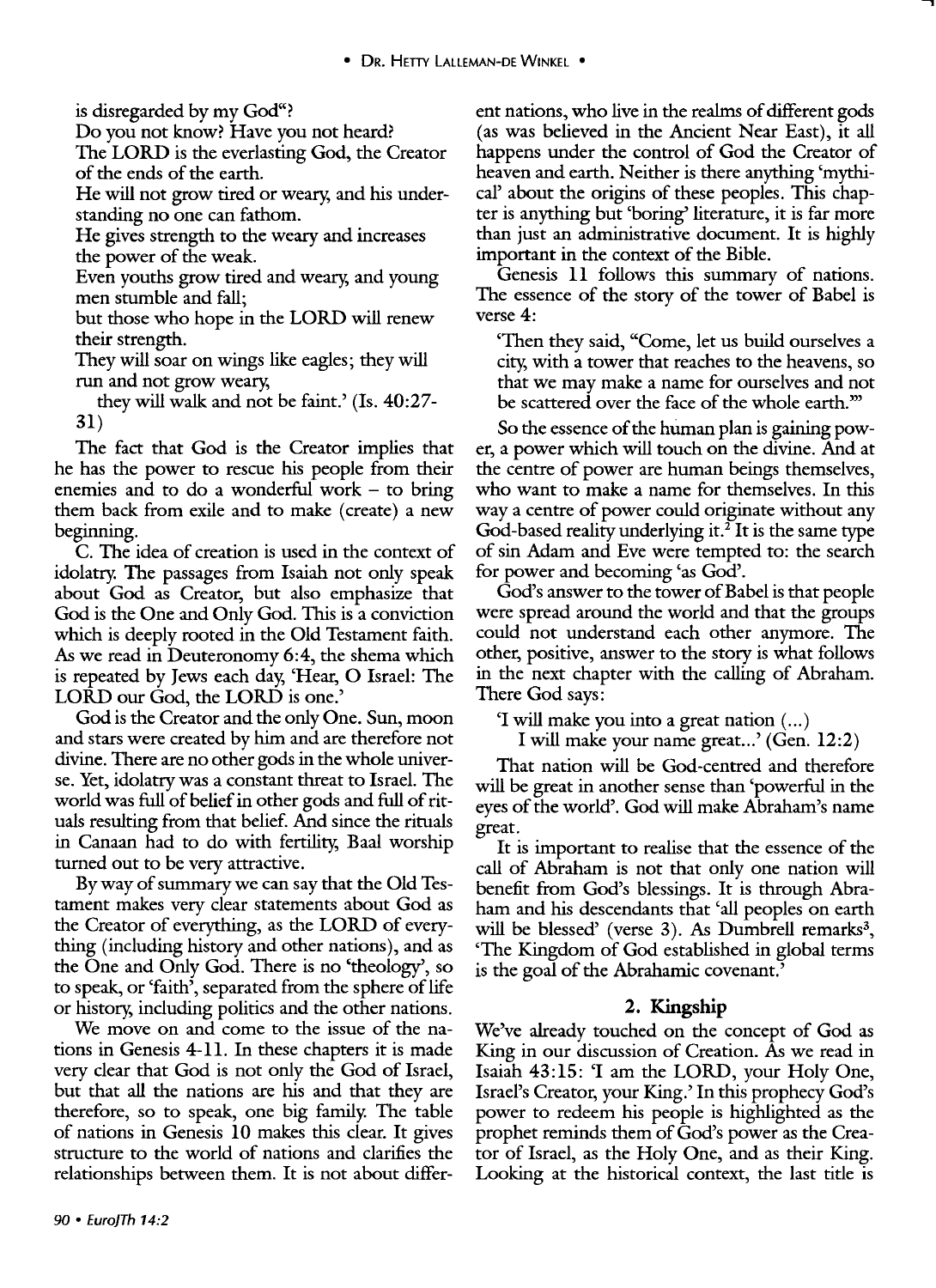a remarkable one, since at that time the people no longer had their own Davidic king ruling over them. It was the king of Babylon who seemed to be in control of the whole world.

Yet the statement that God is King, not just of his own people Israel, but of the whole universe, is very deeply rooted in the Old Testament. It is frequently combined with the theme of creation, for instance in Psalm 96: 4-6, 10, 13:

'For great is the LORD and most worthy of praise; he is to be feared above all gods. For all the gods of the nations are idols, but the LORD made the heavens.

Splendour and majesty are before him; strength and glory are in his sanctuary.'

'Say among the nations, "The LORD reigns. The world is firmly established, it cannot be moved;

he will judge the peoples with equity."'

' ... for he comes, he comes to judge the earth. He will judge the world in righteousness and the peoples in his truth.'

In these verses several highly important theological statements are made:

a. Contrary to the gods of other nations, called 'idols', God is the Creator.

b. He is the King of the whole world  $-$  The LORD reigns'.

c. *As* such he is the Judge of all nations. He will judge in righteousness and truth.

Another statement is made in Jeremiah 10, a chapter which deals with idols:

But the LORD is the true God; he is the living God, the eternal King.  $(...)$ 

But God made the earth by his power; he founded the world by his wisdom and stretched out the heavens by his understanding....

for he is the Maker of all things (verses 10, 12, 16).

The kingship of God is thus an all-embracing conviction which spans the universe, the history and all nations and so does the fact that he is the Creator. We will come back to the position of the nations below.

# *How did Israel live out these convictions?*

In the first place, Israel was called to show in its whole life what it meant that God was their King, that they were his special people. *As* we saw in Genesis 12, in the calling of Abraham God did not exclude other nations but wanted to bless them through Abraham and his offspring. In the rest of the Torah, particularly in the Book of Deuteronomy, we can observe how this works out or is supposed to work in everyday life.

We can regard Israel as a paradigm, a 'model' of how God relates to people and how they should relate to each other. I take Chris Wright's definition of paradigm as given in *Living as the People of God:* 

*1\* paradigm is something used as a model or example for other cases where a basic principle remains unchanged, though details differ.' *1\*  paradigm is not so much imitated as applied. It is assumed that cases will differ but, when necessary adjustments have been made, they will conform to the observable pattern of the paradigm.'4

In this context we can try to give an interpretation of many of the laws given to Israel. This is attempted in the work of Chris Wright and in my latest book *Celebrating the Law?5* from which I quote:

'In the commandments and laws of the Torah we discover what sort of life God wants people to live. Both in its stories and in its laws the Torah shows how God wants to relate to people as well as how God wants people to relate to him and to each other. The laws and commands show us what a life with God as King looks like. In such a life and in a land where people live according to God's will, there will be justice and mercy; God's presence will permeate everything. The other nations should see this difference and be attracted to the one God and Creator. Israel's example should draw others to follow God and his rules as well. Moses expresses the uniqueness of Israel and its commandments and the effect they may have on other nations:

Observe them [the decrees and laws taught by Moses] carefully, for this will show your wisdom and understanding to the nations, who will hear about all these decrees and say, "Surely this great nation is a wise and understanding people." ... And what other nation is so great as to have such righteous decrees and laws as this body of laws I am setting before you today? (Deut. 4:6, 8)

Israel is a *pars pro toto,* a part which represents the whole: in this land and among this people God's Kingship, which is a Kingship over all the earth, must become visible and effective. ' 6

In this paper I will not go into detail about particular ethical situations, some of which I covered in my book and many of which are also dealt with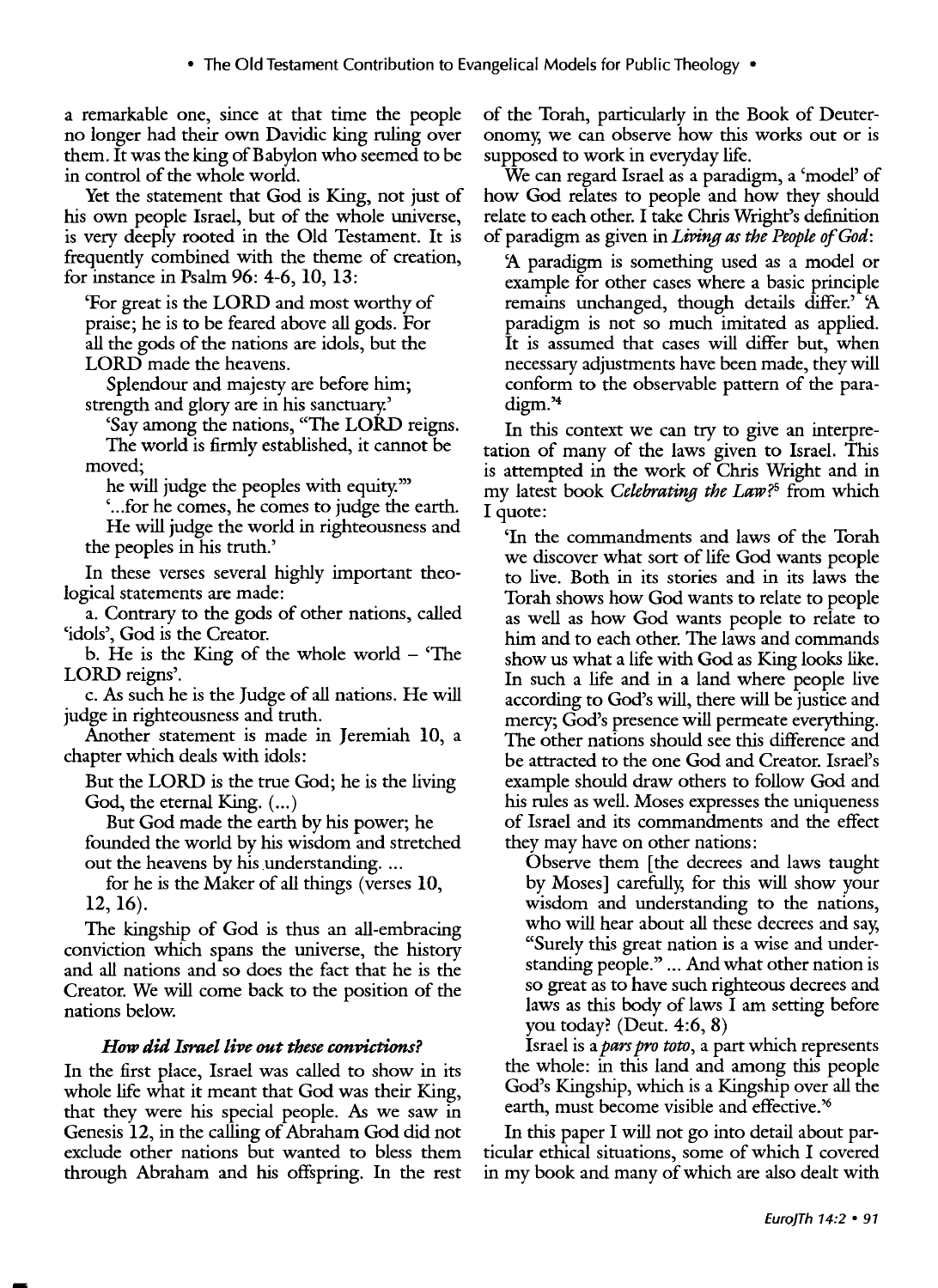by Chris Wright in his books on Old Testament Ethics. Instead I would like to look at one particular issue in Israel's 'public'/'political' life  $-$  the issue of human kingship.

I concentrate on it for two reasons: In the first place the Kingship of God has turned out to be very important in the Old Testament, as we saw, and we can ask how this relates to human kingship; in the second place in this area it will become clear how Israel is meant to be a paradigm in the world.

In the first place we notice that kingship in Israel is an arbitrary matter. It is not a natural thing, as it seems to be with other nations, who 'naturally' have a king to lead them in war and to establish order in society. Israel's history has known several periods without an earthly king. There was no king in the beginning, when God called Abraham. During their journey in the desert it was not a king, but a prophet who led them. Within the history of the Ancient Near East it is surprising how short the period was during which Israel had a real monarchy in the midst of all the surrounding kingdoms and powers: less than 500 years!

When Israel asks for a king, this is received by God and his prophet Samuel with considerable criticism. The idea of the people is: ' ... now appoint a king to lead us, such as all the other nations have'  $(1 Sam. 8:5)$ . However, this was exactly what they should not be: like the other nations. The first answer they receive is therefore that they are different, because God is their King and they have rejected him by their request for an earthly king. The rest of the passage concentrates on the inequality which kingship will bring. One of the basic concepts in the laws of Moses was the idea of brotherhood and equality in the presence of God. The covenant was the leading principle which united all Israelites as equal people with equal responsibilities. No one was to rule over another - no king, no rich people.

At the end of 1 Samuel 8, God 'gives in', so to speak. And in the history of Israel he uses kingship to fulfil his plans anyway. But the Old Testament has critical reservations about kingship all the way through. And history itself proved the criticism of 1 Samuel 8 to be right: Kings were rulers who did exploit the people from time to time.

During the whole period of the monarchy, there has been this critical distance to the king. It was in particular embodied by the prophets. Next to king Saul there was the prophet Samuel, next to king David the prophet Nathan, next to Ahab Elijah, next to many later kings were the so called writing prophets like Isaiah, Jeremiah and Amos. They were the 'opposition', so to speak, in the name of the Lord. We will come back to their role in Israel.

Before we do that, let us take a look at an important chapter about kingship which is Deuteronomy 17:14-20. This passage is usually read as retrospection from the time of Josiah, but I think it is from much earlier times, one of the reasons being that the view presented here is too critical of kingship to be from those days. And if Deuteronomy was written to legitimate Josiah's reform, as is often stated, it is surprising that the passage on the king is such a small part of the Book. In his Commentary on Deuteronomy, J.G. McConville states: 'Deuteronomy, or at least a form of it, is the document of a real political and religious constitution of Israel from the pre-monarchical period.'7 Deuteronomy 16:18-18:22 gives laws governing administration, but the king does not have an essential place in it, argues McConville. 8 Others are responsible for legal and administrative duties.

Deuteronomy 17:14 begins with the statement that God has given the land to his people  $-$  it is not by the power of a human being (a king or a great army) that Israel was able to live in the promised land. If they ever want to have a king over them, the text says  $-$  so it is not an essential element of nationhood - he should be one 'from among your own brothers'. The king is my brother, and this fact alludes to the idea of equality as the covenant people of God.

The following verses tell us how different an Israelite king should be from the kings of other nations: No riches, no strong army, no worldly power, not many wives. That is what should not happen. What *should* happen, however, is that he writes 'for himself on a scroll a copy of this law... It is to be with him, and he is to read it all the days of his life so that

-he may learn to revere the LORD his God

- and follow carefully all the words of this law and these decrees

-and not consider himself better than his brothers

- and turn from the law to the right or to the left.' (verses 18-20)

In Mesopotamia kings were the law-givers themselves. A new king would introduce his own laws. The Babylonian king Harnmurabi is a good example of this. In Israel it is the prophet Moses who is the ultimate lawgiver, and, as we believe, in the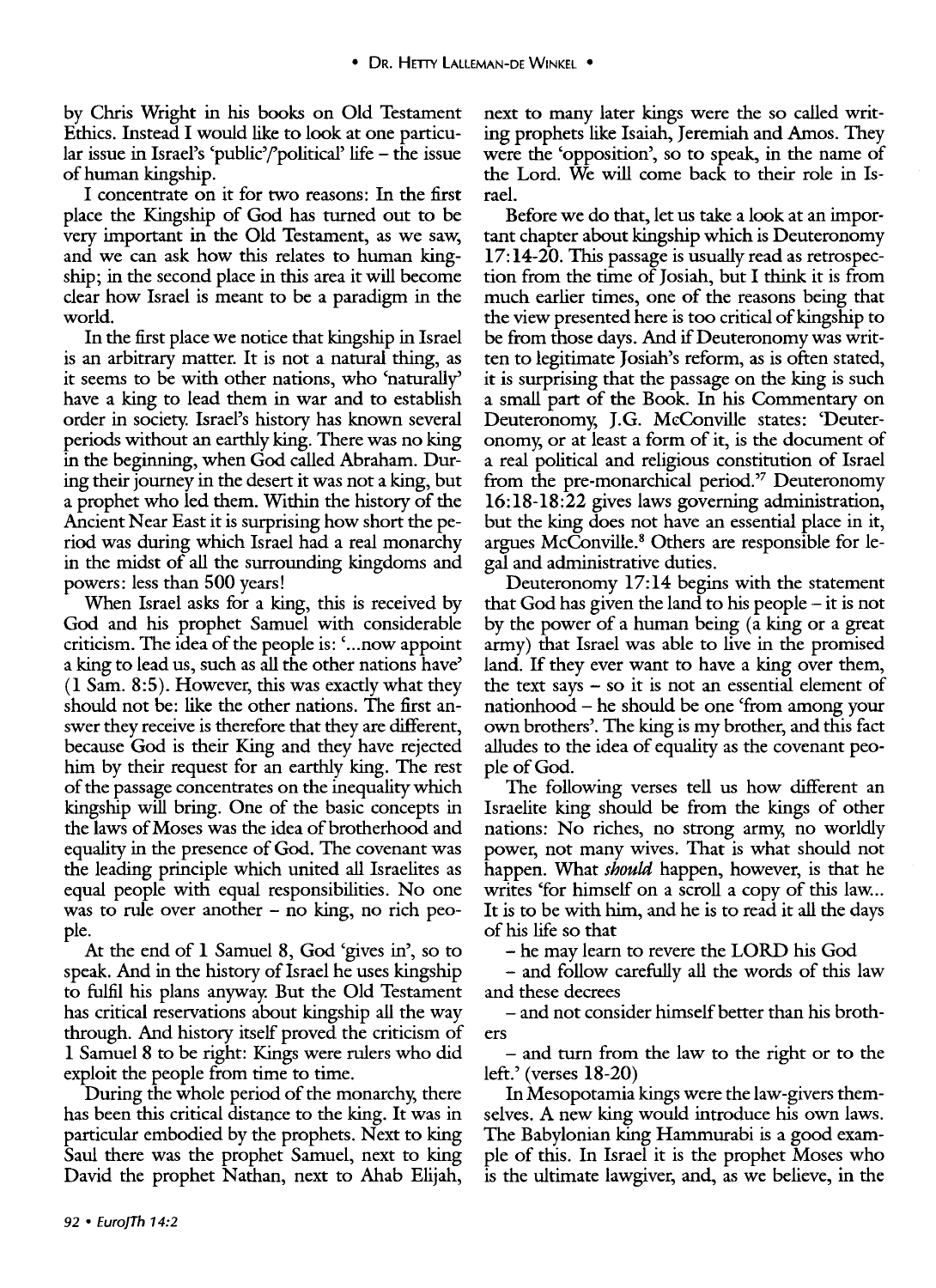name of God. The laws of Hammurabi are not religiously motivated, the laws of Moses are throughout. *As* McConville states: 'The programme of Deut.  $16:18 - 18:22$  is ... in direct opposition to the prevalent ANE royal-cultic ideology, in which the king is chief executive in cult and political administration...' If the rule of gods in Assyria was expressed by means of a king who dominated every sphere of the nation's life, Yahweh in contrast was the one who gave land, upheld justice and conducted wars.9

Visitors to the British Museum can be struck by the fact that there are few objects from Israel compared to Assyria and Egypt. This fact fits in with Deuteronomy 17, however. The artefacts of other nations are in most cases glorifications of kings and their victories, such as over other nations and over lions. The huge statues, the inscriptions, the records all try to convey the message that the king was an excellent king who was under the protection of the gods. Compared to that, the Old Testament is very sober. Of course, the making of images was forbidden. But also in its literature the Old Testament does not glorify the kings. It speaks of defeats, of disobedience to God, of sins and failures, even when it comes to the 'ideal' king David. The Old Testament dares to criticize its own kings because it is mainly a prophetic book – history, nations, kings are viewed from a prophetic perspective. We will come back to this.

Another aspect of human kingship is the fact that in a certain way *each human being* exercises 'royal duties'. Human beings receive great responsibilities:

' ... fill the earth and subdue it. Rule over the fish of the sea and the birds of the air and over every living creature that moves on the ground' (Gen.  $1:28$ ).

Man and woman are created 'in his own image, in the image of God'. There has been much discussion about the significance of this verse<sup>10</sup>, but one of the possibilities, which to me seems a plausible one, is that men and women represent God on earth. In other nations it is the king who is regarded as God's representative.

The role of humans in Psalm 8 is very different from the role the Babylonians ascribed to them. In the Babylonian creation *mythEnumaElish,* human beings and the earth were created out of chaos. The need for protection against chaos is an ongoing issue. Protection is guaranteed by means of a good structure in society, in particular through the building and fortification of the city of Babylon. The king was the 'god-king', the vice-regent of the god. In Psalm 8, however, every human being is seen as a 'vice-regent of God' and can rule over God's creation on his decree.<sup>11</sup>

G. J. Wenham remarks with regard to the *func*tion of creation in the image of God:

... it enables mankind to rule over the earth and the other creatures. In ancient oriental myth kings were made in the gods' image, but Genesis democratises the idea; every human being is a king and responsible for managing the world on God's behalf. 12

So the Bible values human beings very highly. This is an essential element in our view of humankind.

We can say that, compared to other nations, the Old Testament has a profoundly different view of the political world. Basically, we can say it is a *prophetic* view, not based on human insights, not based on the principle of human power, but based on the confession of God's reign and his rule. Human kings play a limited role amongst the covenant people of Israel. They are always evaluated from a prophetic point of view, from the perspective of what they do with God's Torah.

# 3. Prophets and politics

Life in Israel was religious in all its aspects, as we can see in the laws of the Torah. Political life was not a separate area. This was illustrated by the law on kingship in Deuteronomy 17. The king's law book and daily literature was the Torah and not a secularized political manifesto.

That the public life was not separated from faith is also clear in the life and work of the prophets of Israel. Other nations also had prophets. However, the prophetic texts from other nations often, though not always, show that prophets and other religious leaders such as priests, were supposed to confirm what the king did and said. In other Ancient Near Eastern texts, like some of the treaties, we also find a great fear of criticism of the king, which might lead to rebellion or revolt.<sup>13</sup>

Kings in Israel, however, are constantly evaluated from the point of view of what they did with the Torah of God. And if they trespassed it, they were told so by prophets. Of course, there were court prophets as well, supportive of the king and his officials. The prophet Jeremiah was involved in a constant battle with them. But prophets like Elijah and Nathan, and the major writing proph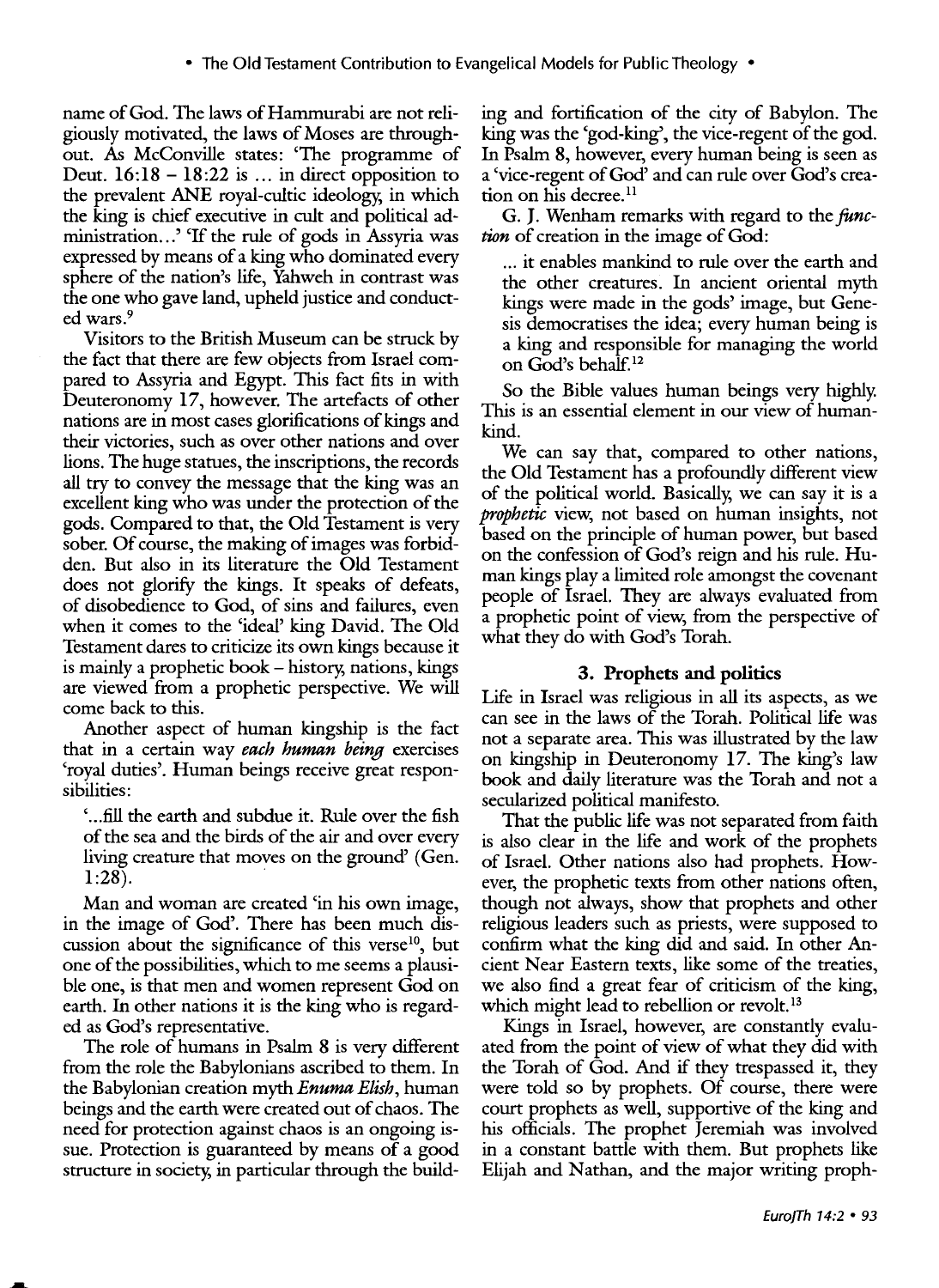ets like Isaiah, Jeremiah and Amos were not the mouthpiece of the king or of the officials. These prophets were, so to speak, the 'conscience' of the king and the nation, the 'flee which was constantly buzzing around their head'. When Ahab has a walk in 'his' (actually; Nabot's garden), something he had desperately longed for, it is this annoying prophet Elijah who comes and disturbs his peace. In another story; in **1** Kings 22 Ahab gets irritated about another true prophet of God, Micaiah, and says: 'Didn't I tell you that he never prophesies anything good about me, but only bad?' In this chapter Ahab is not mentioned by name but constantly called 'the king of Israel'. Even 'the king of Israel' could not just do what he wished!

In the so called Writing Prophets, there is a clear connection between the Torah and the message of the prophets. It is to the two sides of the Great Commandment that they constantly refer: loving and obeying God and loving your neighbours. It is about social issues that they raise their voices but they also warn against idolatry and false forms of worshipping God. We cannot say that their message concerns the social *and* the religious, since religion was meant to be social and ethical rules were given by God. There simply was no contrast between religion and politics, or between private and public theology. All of life was meant to be God-centred. The prophets emphasize this again and again. It belongs to the heart of the covenant made at Sinai. A 'social' prophet like Amos, who says strong things about the rich, includes worship in his message of doom:

'You trample on the poor...

You oppress the righteous and take bribes and you deprive the poor of justice in the

courts.' (Amos 5:11-12) 'I hate, I despise your religious feasts; I cannot stand your assemblies ... Away with the noise of your songs! I will not listen to the music of your harps. But let justice roll on like a river, righteousness like a never-failing stream!' (Amos 5:21, 23-24)

This is a strong message. Imagine that God does not want us to sing any hymns anymore until we are doing justice to the poor...

If necessary the prophets would criticise individuals, the people as a whole, religious leaders like (false) prophets and priests, and political leaders. This could lead to much opposition from those addressed. When Amos proclaims doom on king Jeroboam, he is accused of a conspiracy against the king (Amos 7:10).

Probably the strongest example of opposition is found in the life of the prophet Jeremiah. He is persecuted by friends and family; and by kings. In particular king Jehoiakim reacts very strongly to Jeremiah's message: He burns the scroll with prophetic warnings (Jer. 36) and in this way he does exactly the opposite of what king Josiah does in 2 Kings 22. Jehoiakim is the opposite of the ideal Israelite king as described in Deuteronomy 17, for he neglects God's law and exploits his brothers to magnify his own glory (Jer. 22:13-17).

The prophetic books make it obvious that the prophets were not only sent to their own people, be it Israel or Judah. Many prophetic books also contain messages to other nations. At his call Jeremiah was commissioned as 'a prophet to the nations'. His mission was international. In the book of Jeremiah there are indeed many 'international' messages, so to say. Jeremiah was constantly involved in international politics. The world in which he lived was about to change after the Assyrian king Ashurbanipal had died in 630 BC. The Babylonians became ever stronger. Jeremiah's message involved strong political advice: the best thing to do was to surrender to the king of Babylon. That was his message to the last king, Zedekiah (Jer. 21, 27). The prophet even illustrated and enacted his message by sending yokes to the delegates of several nations who planned a revolt against Babylon (Jer. 27). Jeremiah gave political advice and this could be highly controversial and brought him in danger (Jer. 37-38).

# **4. The nations**

Another feature of the book of Jeremiah is that beside the biographical passages about his interference with politics, it contains a large number of *oracles against the nations.* First, in Jeremiah 25 God is pictured as the One who makes all the nations drink the cup of the wine of his wrath. This chapter gives us, as it were, a look behind the scenes of God's intervention and his rule in the history of the world. The oracles against the nations in Jeremiah  $46-51<sup>14</sup>$  cover many of the nations mentioned in chapter 25, the last one being Babylon, the strongest enemy in those days.

In the oracles against the nations it is not always made clear why a nation is judged and punished by God. Often pride is mentioned, nations are condemned because of challenging God. 15 In the case of Babylon there are several reasons: their pride,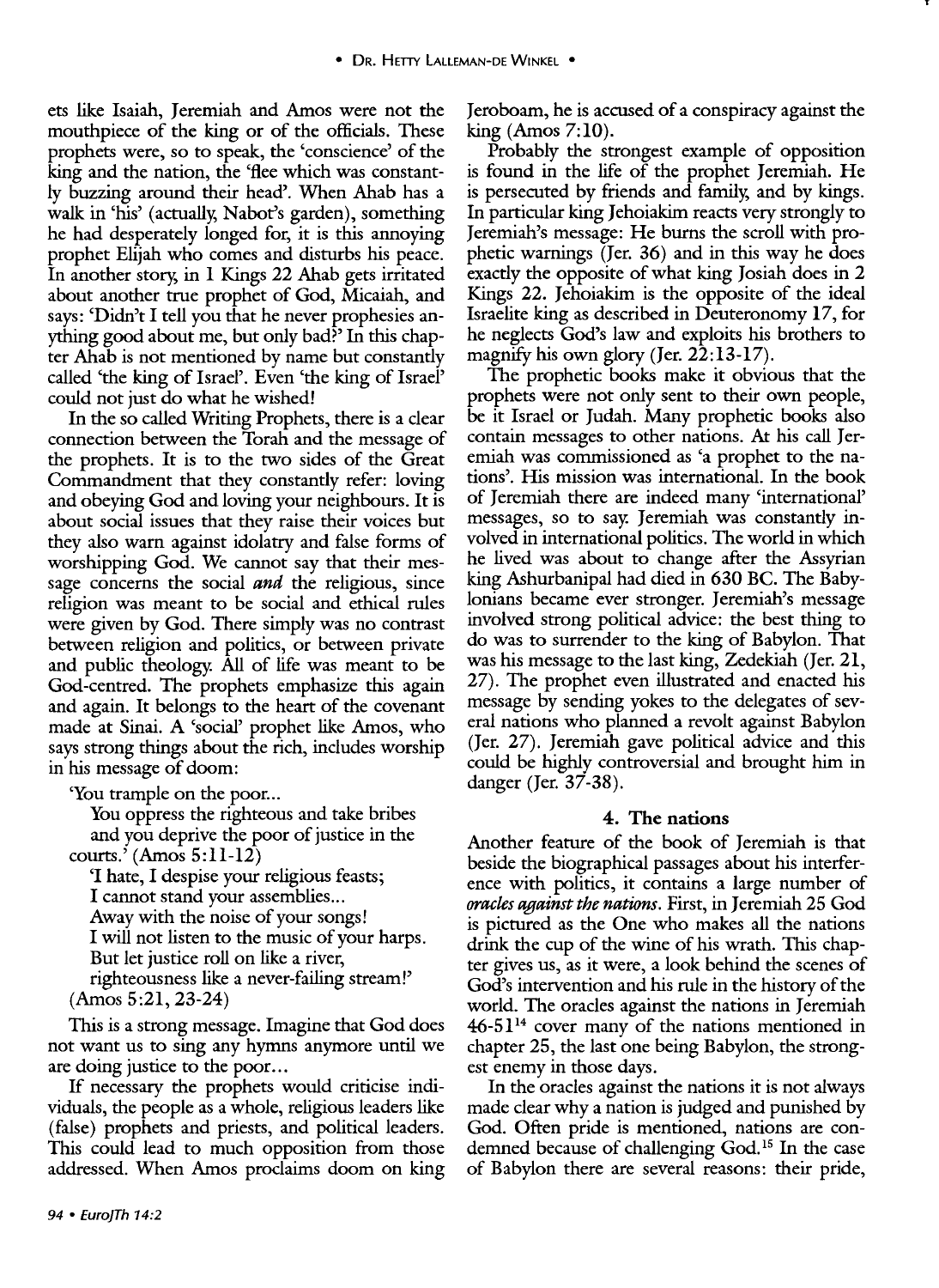their arrogance towards God, their humiliation of God's people, their idolatry, the profanation of God's holy temple. 16 Jeremiah 50:29 says: Babylon 'defied the LORD, the Holy One of Israel'. Pride is a recurring theme in the prophecies against the nations. We hear echoes here of the story of the tower of Babel.

The oracles against the nations may teach us several things:

• God is in control of history (the oracle against Babylon in Jer. 51 ends with: 'declares the King, whose name is the LORD Almighty'). God is King over the entire world. He rules, despite what nations and kings may be up to.

• God judges nations: 'For the LORD is a God of retribution ... ' (Jer. 51:56). This is also part of the message of Amos who proclaims God's judgement on the sins of other nations (Amos 1-2).

• God defends the powerless and will restore justice (Jer. 51:36: 'See, I will defend your cause...').

• When we look at other passages, foreign rulers are sometimes even called 'God's servant'17 or his 'shepherd' and 'anointed' (Is. 44:28; 45:1). Though they are not worshippers of God and are, like Nebuchadnezzar, punished for what they did to Israel, the expression 'servant' makes clear that God uses them as his instruments to fulfil his plans. They may think they are independent kings who have authority over the whole world, in the end they are 'just' used by God. What they do is not beyond God's control.

The fact that prophets spoke to the nations is not a strange element in the Old Testament. As we saw above, from the beginning of Genesis it has been clear that God's concern is for the whole world. Genesis 10 summarizes the nations' origins under God's control. In the call· of Abraham in Genesis 12 the nations are not excluded but included. In Deuteronomy 32, a covenant book which seems to concentrate largely on Israel, Moses says:

'When the Most High gave the nations their inheritance, when he divided all mankind, he set boundaries for the peoples according to the number of the sons of Israel' (Deut.  $21:8$ ).

The oracles against the nations are an essential element of the conviction that God is the only Creator and that he is the only God and King over all.

It is good to remark that not all prophecies against the nations are as negative as those against Babylon. There are messages of hope<sup>18</sup> and of course, there are visions of a future in which all

the nations will go up to Jerusalem to worship the LORD.<sup>19</sup>

The oracles against the nations show that God is in control of history and that he fulfils his plans in his own way. This theme returns in the last book of the Bible. God's reign will be established forever and all anti-powers, like Babylon, will be destroyed. The Book of Revelation contains a large number of allusions to the Old Testament prophetic oracles against the nations.<sup>20</sup>

To sum up: the prophets of Israel clearly spoke out against kings, political and religious leaders, and other nations. The fact that they did was part of their commission. It was also based on the conviction that God is the LORD of history, the Creator and the One and Only God.

# 5. Examples of involvement in 'public life'

It is clear that the prophets were heavily involved in politics, either national or international. Their message varies from situation to situation and is therefore always relevant and up to date.

Isaiah warns king Ahaz not to give in to the threat of the enemy and not to surrender to Assyria (Is. 6), Jeremiah on the contrary urges king Zedekiah to surrender to Babylon. The same Jeremiah, in his letter to the exiles in chapter 29, gives advice to the exiles in Babylon to settle there, to live in the foreign land as if it were their home, even to pray for the enemy and to 'seek the peace and prosperity of the city' to which they have been exiled. Is this an acceptance of the status quo, an acceptance of the enemy's rule? Yes and no. In the following verses the promise of a return to the promised land is given. The perspective is one of hope of restoration under God's guidance. In the interim-period the people are required to live their normal life, to start families, to build and to plant – and to show a positive attitude towards the Babylonians who exiled them.

Elsewhere we see how believers seemingly adapt themselves to foreign rulers, in some cases enemies of Israel, by living in peace at their courts. I think of Joseph, Nehemiah, Esther and Daniel and his three friends. Yet, there is an independence in their behaviour which is clearly based on their belonging to the covenant people of God. They live their lives 'in exile', yet hold on to their own, God given principles.21 And Daniel clearly sets limits to what kings may require of him, yet he is respected and attains a high position.

So when it comes to examples of participation in public life there is some variation in the Old Testa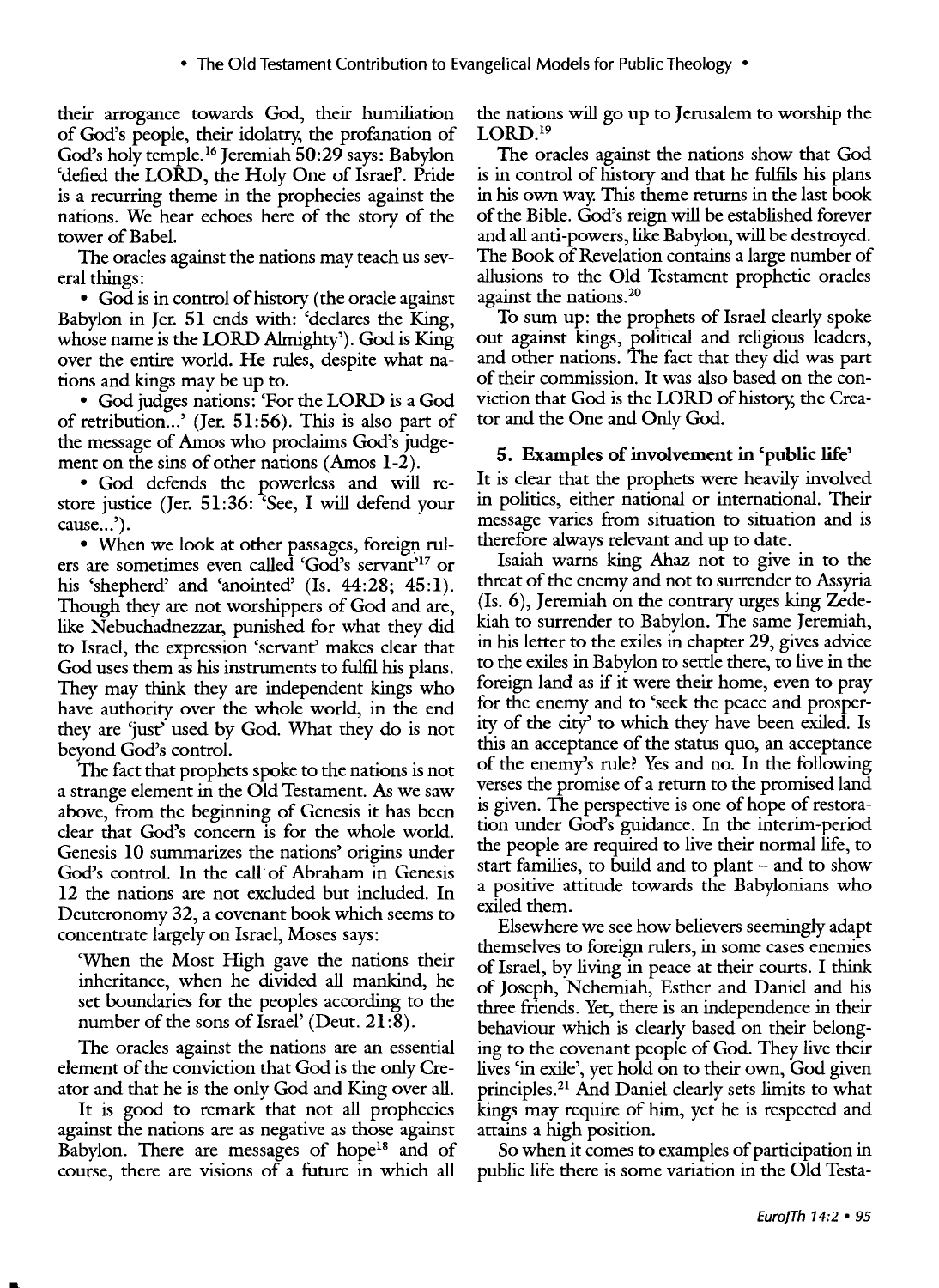ment. Yet in every situation, whether that is in the promised land during the time of the monarchy, or whether it is in a foreign country in exile, there is a sort of critical distance, an evaluation of political affairs which is based on the faith that God is the ultimate Ruler and Creator of the world.

One more form of participation should be mentioned, last but definitely not least. That is *intercession,* of which the story of Abraham who pleads with God is one of the best examples (Gen. 18). Jeremiah urged the exiles to pray for Babylon. The people of God are called to pray for the welfare of those outside the covenant. That is part of their mission.

#### 6. Some implications for Christians

This paper has concentrated on the Old Testament. Of course, as Christians we cannot read the Old Testament as if there was no New Testament. Yet the next paper will deal with that more extensively. I therefore confine myself to some concluding remarks which may be helpful for our discussion.

• The Old Testament provides us with a far reaching view of the world and the world's history. The conviction that God is the Creator and King of the whole world implies that as Christians we do not need to behave ourselves as if we are somewhere hidden in the corner with a faith which is just a personal, individual matter irrelevant to the rest of the world. Old Testament faith (and I believe New Testament faith as well) by its very nature focuses on the whole world. We have a world view which is all-embracing. It is not one that invites us to dominate the world as if it is our own 'name which we want to make great', as the people in the story of the tower of Babel, but it is God's salvation-history for the whole world. Christian involvement in public life has a strong foundation in God's position as Creator and in his Kingship. Admittedly, the church is not a theocracy like Israel and the Christian church is not defined by one people and one land either. Nonetheless, her message is worldwide. This is not only so because in the New Testament she was given a mission in Christ's name, but also because of the Old Testament view of the world and of history as God's world and God's history.

For this reason in this paper I have concentrated on universal themes like creation and kingship and hardly paid attention to God's particular covenant with Israel. I believe that the Old Testament world view, based on the conviction that God is the Creator and King of the whole world, gives us a firm

96 • Euro]Th 14:2

foundation to speak out even in a non-Christian world.

• All too often attention is limited to the monarchy when the Old Testament is invited to speak about politics and public theology. But the Old Testament is not just about the period of the Israelite monarchy, it has a much wider vision in which the monarchy plays only one part.

• God is the One and Only God. Consequently Christians should be on the forefront to speak out against idolatry in whatever form, for example in the form of political ideologies or spiritual movements like New Age.

• Christians can have influence in this world because they were called to be a paradigm, in the same way as Israel was meant to be. This may be in deeds or in words. The laws of the Old Testament can provide a framework for knowing what is essential when it comes to justice, righteousness and holiness. I cannot deal with this topic extensively just now, but I refer to Chris Wright's *Old Testament Ethics* for *the People of God* and to my own book *Celebrating the Law?* 

• The concept of creation has many implications for ethics, such as the rights of human beings, the value of life, the care for the environment. We should not hesitate to bring these values into the public arena.

• The level and form of actual political involvement may vary from time to time and from place to place. Intercession for the world and the nations, however, should always be part of the ministry of the Church. Yet sometimes Christians may be able to speak out more clearly than at other times or in other places; remember the examples of Elijah, Amos and Daniel. The overall leading principle is that we continue to study the Scriptures and ask for God's guidance in order to have a prophetically critical view of the societies we live in. Too often studying the Bible has resulted in the affirmation of views which supported the status quo. In the way in which Deuteronomy 17 deals with kingship in contrast with other nations, Christians may find a guideline for a view of power which differs from that of the world around them, a view which is in line with Jesus' prayer: *Thy* Kingdom come...'

#### Select Bibliography

- R. Bauckham, *The Bible in Politics. Huw to read the Bible politically* (London: SPCK, 1989)
- DJ. Block, *The Gods of the Nations. Studies in Ancient Near Eastern National Theology* (second edition;